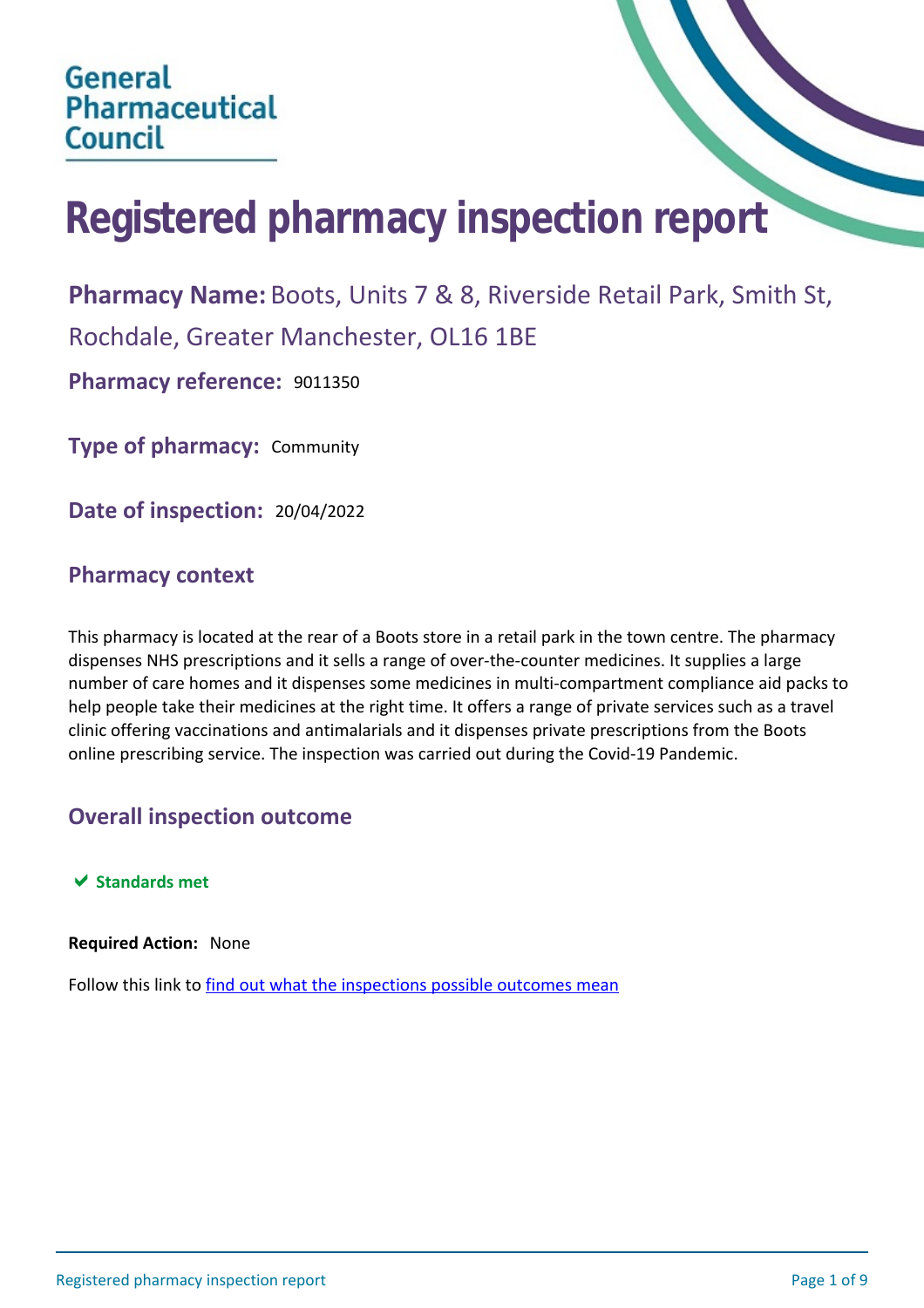## **Summary of notable practice for each principle**

| <b>Principle</b>                                     | <b>Principle</b><br>finding | <b>Exception</b><br>standard<br>reference | <b>Notable</b><br>practice | Why                                                                                                                                                                                                                                                                                                                                          |
|------------------------------------------------------|-----------------------------|-------------------------------------------|----------------------------|----------------------------------------------------------------------------------------------------------------------------------------------------------------------------------------------------------------------------------------------------------------------------------------------------------------------------------------------|
| 1. Governance                                        | <b>Standards</b><br>met     | 1.2                                       | Good<br>practice           | The pharmacy employs a range of review<br>and monitoring mechanisms for the<br>services it provides to help it identify and<br>manage any risks. And the pharmacy team<br>records and analyses adverse dispensing<br>incidents to identify learning points which<br>it incorporates into day-to-day practice to<br>help manage future risks. |
| 2. Staff                                             | <b>Standards</b><br>met     | 2.2                                       | Good<br>practice           | The pharmacy team members have the<br>appropriate skills, qualifications and<br>competence for their role, and there is a<br>structured approach to training and<br>development.                                                                                                                                                             |
|                                                      |                             | 2.4                                       | Good<br>practice           | The pharmacy team work well together.<br>Team members communicate effectively,<br>and openness, honesty and learning are<br>encouraged.                                                                                                                                                                                                      |
| 3. Premises                                          | <b>Standards</b><br>met     | N/A                                       | N/A                        | N/A                                                                                                                                                                                                                                                                                                                                          |
| 4. Services,<br>including<br>medicines<br>management | <b>Standards</b><br>met     | N/A                                       | N/A                        | N/A                                                                                                                                                                                                                                                                                                                                          |
| 5. Equipment<br>and facilities                       | <b>Standards</b><br>met     | N/A                                       | N/A                        | N/A                                                                                                                                                                                                                                                                                                                                          |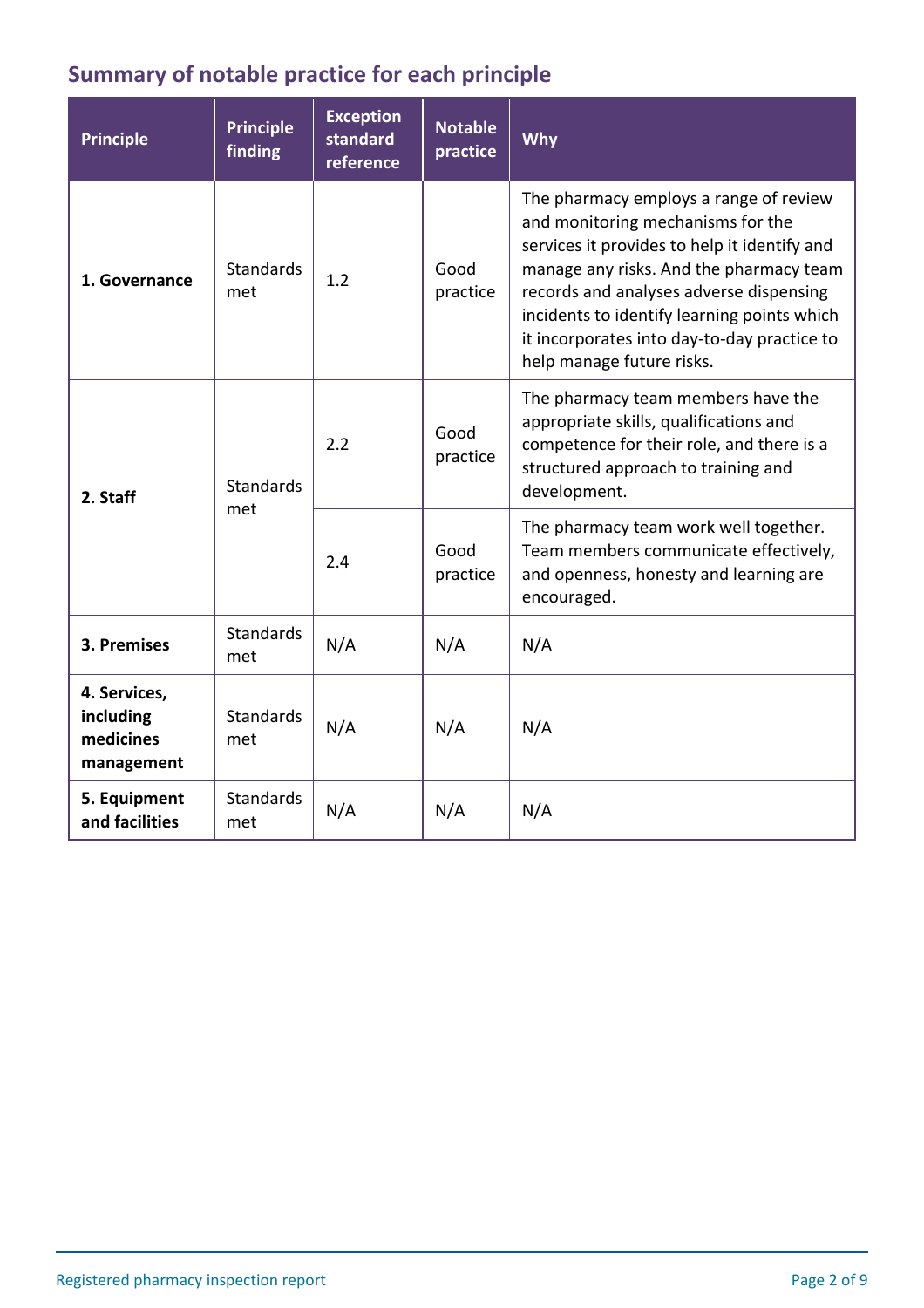## **Principle 1 - Governance**  $\vee$  **Standards met**

## **Summary findings**

The pharmacy effectively manages the risks associated with its services to ensure it keeps people safe. It asks its customers for their views and the team generally completes all the records that it needs to by law. Members of the pharmacy team work to professional standards and they are clear about their roles and responsibilities. They record their mistakes so that they can learn from them and act to help stop the same sort of mistakes from happening again. The team members complete training so they know how to protect children and vulnerable adults. The pharmacy has written procedures on keeping people's private information safe, but the design of the dispensary could be improved to prevent people's confidential information being seen.

#### **Inspector's evidence**

The pharmacy had up-to-date standard operating procedures (SOPs) for the services provided and records were available showing members of the team had read and accepted them. SOPs were available in different formats including digital versions. The store manager alerted staff when there were new or amended SOPs to read. Roles and responsibilities were set out in the SOPs and the pharmacy team members were performing duties which were in line with their role. They were wearing uniforms and name badges showing their role. The name of the responsible pharmacist (RP) was displayed as per the RP regulations.

Dispensing incidents and near misses were recorded, reviewed and appropriately managed via regular patient safety reviews. Near miss incident logs were used to note down incidents as they occurred, and there was a separate log used in the care home room. Look-alike and sound-alike drugs 'LASAs' were highlighted. Clear plastic bags were used for assembled CDs and insulin to allow an additional check at hand out. There were regional patient safety meetings where people from around 20 branches met and discussed incidents and shared learning. The patient safety champion in the pharmacy cascaded learning from this meeting to the rest of the team. There was a new patient medication record (PMR) system which included a safety feature whereby the bar codes on medicines were scanned, and if the incorrect medicine or strength had been selected, the dispenser would be alerted . One of the dispensers explained that the team were currently concentrating on quantity errors as this was the main form of error since the introduction of the new PMR system. If the medicine did not have a bar code 'NB' would be added to the prescription so the pharmacist would know to be extra vigilant and carry out an extra check on the accuracy, as the dispenser had not been able to scan the medicine to verify it. A 'Professional Standards Bulletin' was received from head office every couple of months which staff read and signed. It included case studies with points for reflection and a root cause analysis. It also highlighted risks which had been identified and suggested ways to minimise these.

The store manager had considered the risks of coronavirus to the pharmacy team and people using the pharmacy and had introduced several steps to ensure social distancing and infection control. All members of the team were wearing face masks. There were notices displayed in the consultation room explaining the symptoms and treatment of fainting, seizures and anaphylaxis and the process to follow after a needle-stick injury or accidental exposure to blood. This helped the team to manage the risks associated with the vaccination service. Audits were carried out regularly including clinical audits such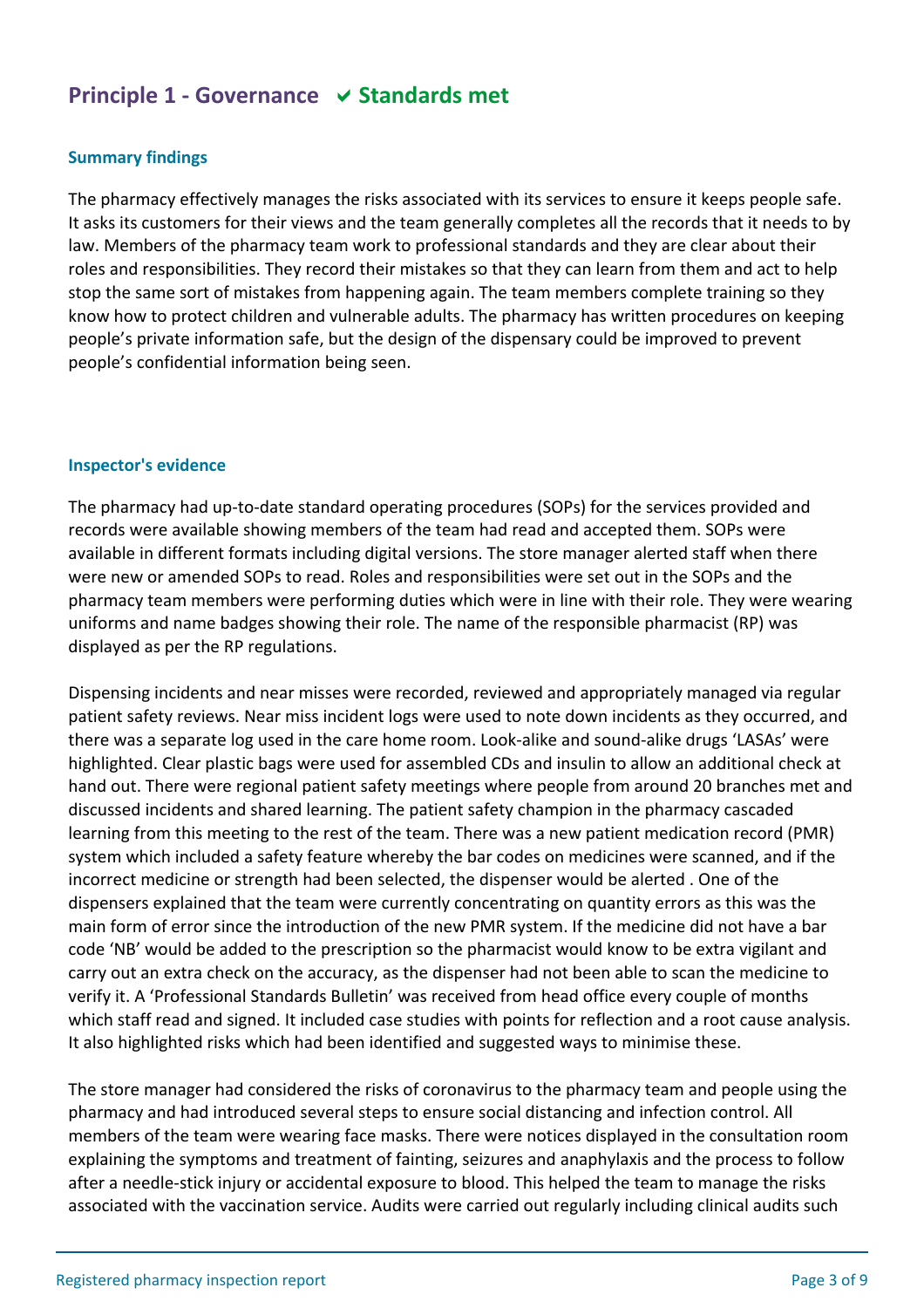as recent one on non-steroidal anti-inflammatory drugs (NSAIDs).

'Tell us how we did cards' were available for people to provide feedback on their experience in the pharmacy. The store manager received this feedback and highlighted any relevant issues to the pharmacy team. Care homes provided feedback to the Boots care home pharmacist who carried out regular visits there. This feedback was displayed on the team's notice board outside the care home room.

Professional indemnity insurance was in place. There was an electronic private prescription register. Private prescriptions generated by an online prescriber, as part of the travel clinic, had not been recorded in the register, which meant the record was incomplete and this could cause confusion in case of a query or problem. The RP record and the controlled drug (CD) register were appropriately maintained. Records of CD running balances were kept and these were regularly audited. Two CD balances were checked and found to be correct. Patient returned CDs were recorded and disposed of appropriately. A pharmacist's log was completed daily and weekly by the RP. The fridge temperature, RP notice, CD key security and records were checked as part of this.

Pharmacy team members had completed online training on information governance (IG), including confidentiality and data protection. Confidential waste was collected in designated bags which were sealed and sent to head office for destruction. A dispenser correctly described the difference between confidential and general waste. A privacy statement was on display, in line with the General Data Protection Regulation (GDPR). The dispensary was open plan and dispensing took place in close proximity to the retail area. People standing in front of the dispensary could potentially see prescriptions that were being assembled which risked breaching patient confidentiality. The store manager confirmed that the team was aware of this issue and tried to manage the risk by asking people to stand away whilst waiting for their prescription. The pharmacy sent people's prescriptions to a thirdparty registered dispensing appliance contractor for them to dispense, without obtaining explicit consent from the person, which was a potential breach of their confidentiality.

Pharmacy team members had completed training on safeguarding. A dispenser said she would voice any concerns regarding children and vulnerable adults to the pharmacist working at the time. There was a safeguarding notice on display containing the contact numbers of who to report concerns to in the local area. There was a notice on display highlighting that the consultation room could be used as a 'safe space' where victims of domestic abuse could contact specialist services for support and advice.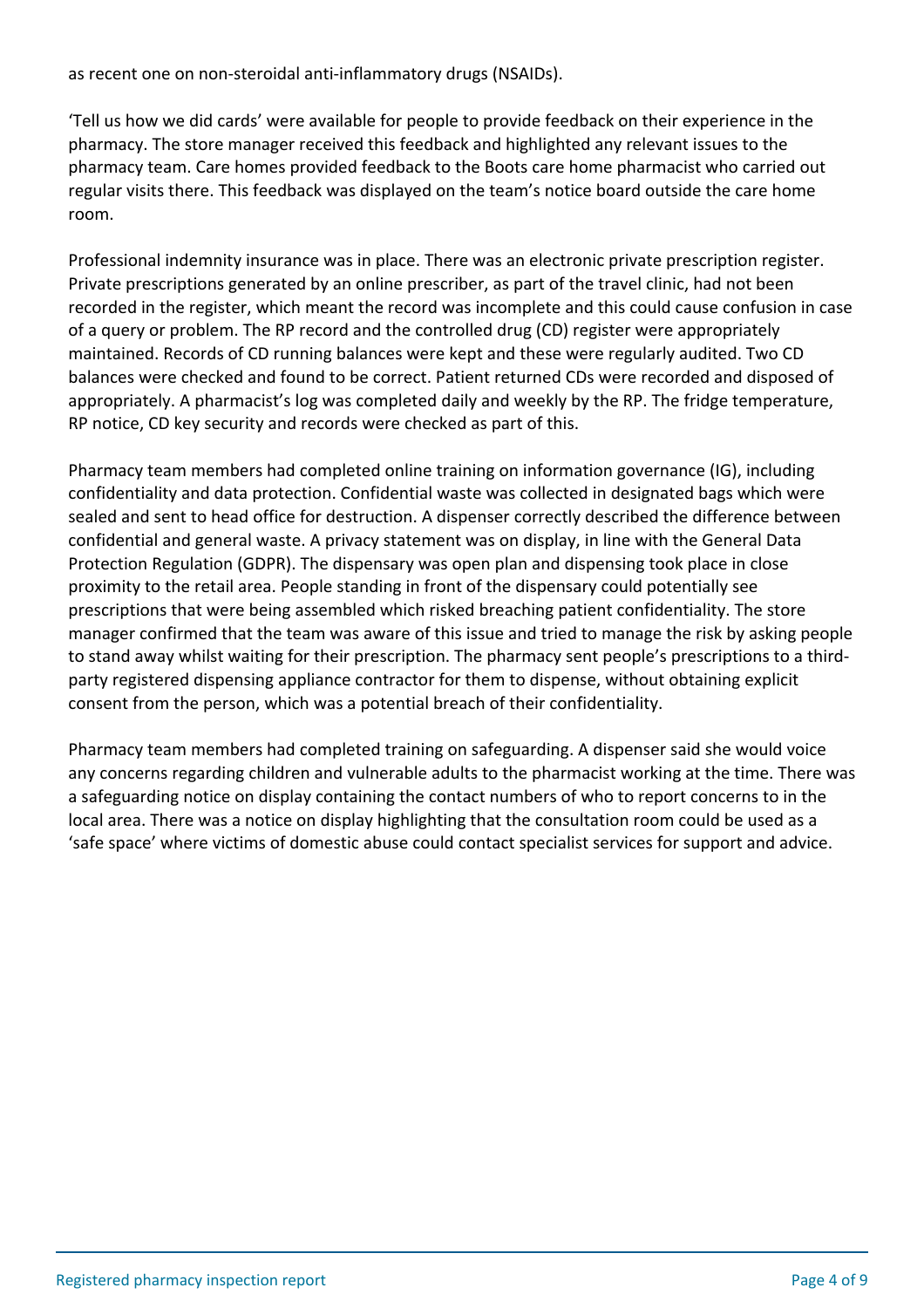## **Principle 2 - Staffing**  $\vee$  **Standards met**

#### **Summary findings**

Team members are well trained and they work effectively together. The pharmacy encourages them to keep their skills up to date and supports their development. They are enthusiastic and knowledgeable. Team members are comfortable providing feedback to their manager and they receive feedback about their own performance. The pharmacy has enough team members to manage its workload safely. It enables the team members to use their professional judgement to benefit people who use the pharmacy's services.

#### **Inspector's evidence**

The RP was the regular pharmacist. There were four NVQ2 (or equivalent) qualified dispensers and a trainee dispenser on duty. The staffing level was adequate for the volume of work during the inspection and the team were observed working collaboratively with each other and the people who visited the pharmacy. The store manager was also a qualified dispenser and supported the pharmacy team when necessary. She organised the resource planner to ensure adequate staffing levels and skill mix. Staff absences were covered by re-arranging the planner and there was an option of transferring staff from neighbouring branches if necessary. There was usually one pharmacist on duty to cover both the main pharmacy and the care home room. But two days each month, when the workload in the care home room was heaviest, there was an additional pharmacist.

The staff used an online learning system to ensure their training was up to date and undertook assessments to check learning. Mandatory training was completed such as health and safety, fire and manual handling, and the team were also able to access a wide range of professional training resources. Staff carrying out the services had completed appropriate training and appeared confident and competent. They explained they were generally given regular protected training time, but when this was cancelled due to workload pressures, they completed the required training in their own time at home.

Pharmacy team members were given formal reviews where performance and development were discussed and received feedback informally from the store manager or regular pharmacist. Informal staff meetings were held regularly where a variety of issues were discussed, and concerns could be raised. A dispenser said she felt there was an open and honest culture in the pharmacy and said she would feel comfortable talking to her manager or the pharmacist about any concerns she might have. She said the staff worked well as a team and could make suggestions or criticisms informally. The dispenser felt comfortable reporting errors and felt that learning from mistakes was encouraged. There was a whistleblowing policy.

Pharmacists were empowered to exercise their professional judgement and could comply with their own professional and legal obligations. For example, refusing to supply a prescription if they felt it was inappropriate. Targets were in place for some of the services, and these were closely monitored, but the RP confirmed that she didn't feel under pressure to achieve them.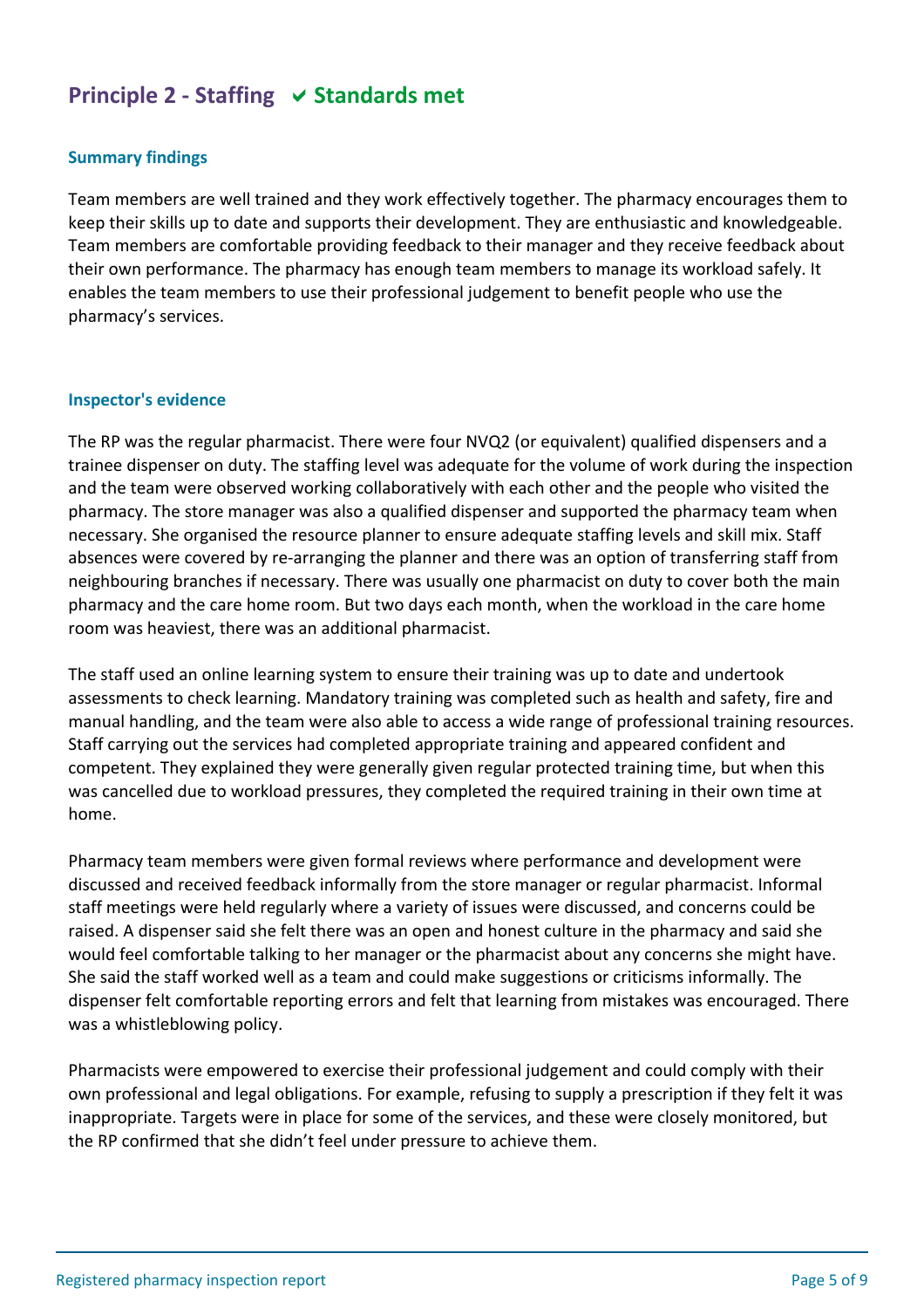## **Principle 3 - Premises**  $\vee$  **Standards met**

## **Summary findings**

The pharmacy provides a professional environment for people to receive healthcare services. It has a private consultation room that enables it to provide members of the public with the opportunity to receive services in private and have confidential conversations.

#### **Inspector's evidence**

The pharmacy premises, including the shop front and facia, were clean, spacious, well maintained and in a good state of repair. The retail area was free from obstructions, professional in appearance and had a waiting area with five chairs. The temperature and lighting were adequately controlled. The pharmacy had relocated into the new premises a couple of years ago and was fitted out to a good standard. Maintenance problems were reported to head office and the response time was appropriate to the nature of the issue.

There was a separate room on the first floor for care home assembly and community compliance aids. It was fitted with a digital lock and a dispenser confirmed it was usually locked when nobody was working there to prevent unauthorised access. It was on one side of a large stockroom. Staff facilities were also on the first floor and included a staff room with a kitchen area, WCs and wash hand basins. There was a separate dispensary sink in the care home room and in the ground floor dispensary for medicines preparation with hot and cold running water. Hand sanitizer gel was available.

There was a consultation room equipped with a sink, which was uncluttered, clean and professional in appearance. The availability of the room was highlighted by a sign on the door. This room was used when carrying out services such as vaccinations, and when customers needed a private area to talk.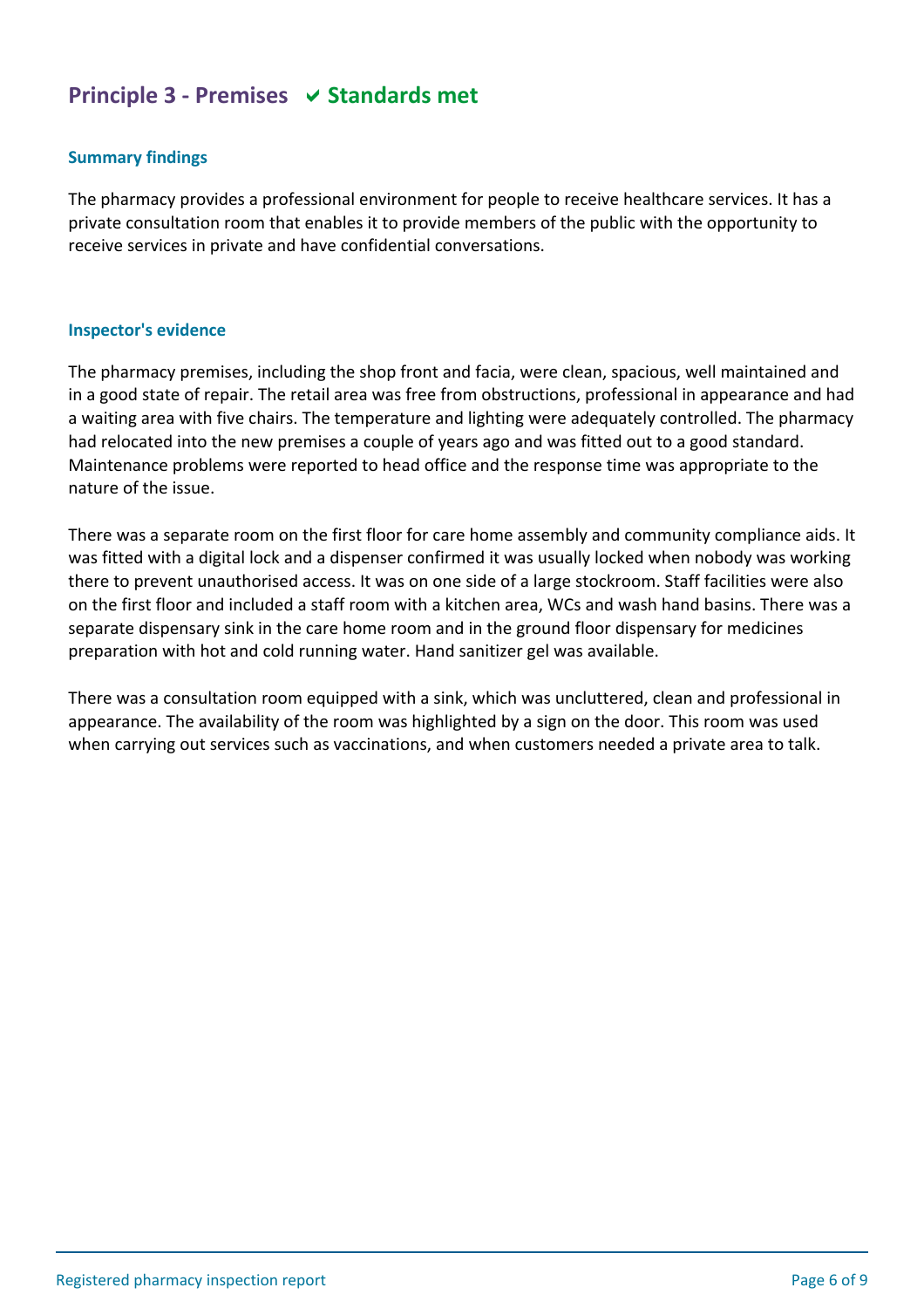## **Principle 4 - Services**  $\vee$  **Standards met**

## **Summary findings**

The pharmacy offers a range of healthcare services which are easy for people to access. Services are generally well managed, so people receive appropriate care. The pharmacy sources, stores and supplies medicines safely. And it carries out checks to ensure medicines are in good condition and suitable to supply.

#### **Inspector's evidence**

The pharmacy was accessible to all, including people with mobility difficulties and wheelchair users and there was a hearing loop in the pharmacy. There were some leaflets advertising services, such as the travel clinic but there wasn't a full list of all the services provided on display. This information was available on the NHS.UK website. There was a health zone and a variety of healthcare leaflets were available. Some local services were advertised such as the Rochdale carers hub, as well as national support services and charities such as MIND.

Space was adequate in the dispensary, and the workflow was organised into separate areas. The dispensary shelves were well organised, neat and tidy. Dispensed by and checked by boxes were initialled on the medication labels to provide an audit trail. A quad stamp was completed on the prescription showing who had dispensed, clinically checked, accuracy checked and handed out the prescription. Tubs were used to improve the organisation in the dispensary and prevent prescriptions becoming mixed up. Pharmacist's information forms (PIFs) and laminated 'Care' labels were used to highlight that a fridge line, CD or new medicine had been prescribed or if any other counselling was required. The team were aware of the valproate pregnancy prevention programme. An audit had been carried out a couple of years ago and people in the at-risk group had been identified and counselled. The valproate information pack and care cards were available to ensure people in the at-risk group were given the appropriate information and counselling. A trainee dispenser explained what questions she asked when making a medicine sale and knew when to refer the person to a pharmacist. She was clear what action to take if she suspected a customer might be abusing medicines such as a codeine containing product.

The pharmacy provided multi-compartment compliance aid packs for some people who lived independently in the community. The service was well organised with an audit trail for communications with GPs and changes to medication. A dispensing audit trail was completed. Medicine descriptions were included on the labels to enable identification of the individual medicines. Packaging leaflets were included so people were able to easily access additional information about their medicines. Disposable equipment was used to prevent contamination. There was a SOP for new people requesting a compliance aid pack. An assessment was made by the pharmacist as to the appropriateness of a pack or if other adjustments might be more appropriate to their needs. The pharmacy also supplied a large number of care homes. These medicines were supplied in original packs. Medicine administration records (MAR) charts were provided with the medicines. When prescriptions were received, they were matched to the request made by the care home and any discrepancies chased up. There was a log made of missing items and queries, and a care home communication book was used to record any messages. Specific care service PIFs were completed for every patient to ensure all the relevant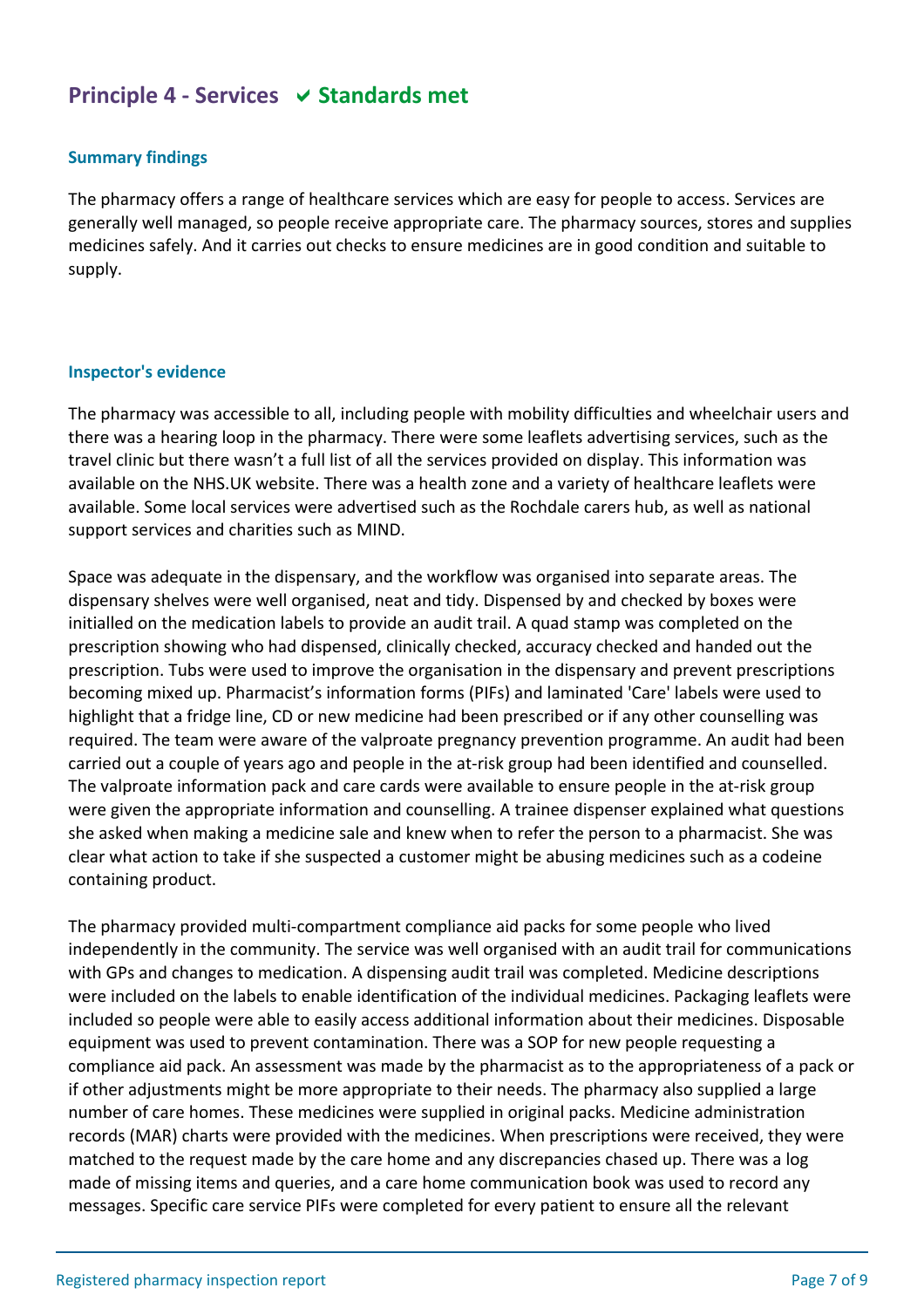information was available for the pharmacist when carrying out their clinical and accuracy check.

The pharmacy used a combination of patient group directions (PGDs) and private prescriptions for their private services. The pharmacist carrying out a consultation as part of the travel clinic would enter all the patient's details and travel arrangements onto the computer and a private prescription was generated for diphtheria, tetanus, polio, hepatitis A & B, typhoid, tick-born encephalitis, rabies, Japanese encephalitis and cholera vaccines. The prescription contained the GPhC number and signature of a pharmacist independent prescriber but the prescription appeared to be 'autogenerated' without any apparent review of the individual questionnaire by the prescriber, which might increase risk. The vaccines were not labelled so the prescription was not recorded in the private prescription register, which is not strictly in line with legislation. There was a SOP for this process and the RP confirmed she would review this practice in line with the SOP. People receiving private services were given a consultation summary but the onus was on the patient to inform their GP, so there was a risk that this information was not shared with their own GP and their medication records would not be updated.

The pharmacy dispensed prescriptions from the Boots online private prescription service. This was treated as a fulfilment service by the pharmacy team. No checks were made at the point of collection that the patient had entered the correct details on the online questionnaire. And the pharmacy team did not know if there was a protocol on how they could query or reject a prescription from this service if they had a concern or required more details. However, the RP stated that she would refuse to supply a prescription for a weight loss medicine such as Saxenda, if the person collecting it was clearly underweight, and she said she would contact head office to find out how to speak to the prescriber in this scenario.

CDs were stored in two CD cabinets which were securely fixed to the floor. The keys were under the control of the RP during the day and stored securely overnight. Date expired, and patient returned CDs were segregated and stored securely. Patient returned CDs were destroyed using denaturing kits. Pharmacy medicines were stored behind the medicine counter so that sales could be controlled.

Recognised licensed wholesalers were used to obtain medicines. Medicines were stored in their original containers at an appropriate temperature. Date checking was carried out and documented. Short-dated stock was highlighted. Dates had been added to opened liquids with limited stability. Expired medicines were segregated and placed in designated bins. Alerts and recalls were received from head office via messages on the intranet. These were read and acted on by the pharmacist or member of the pharmacy team and then filed.